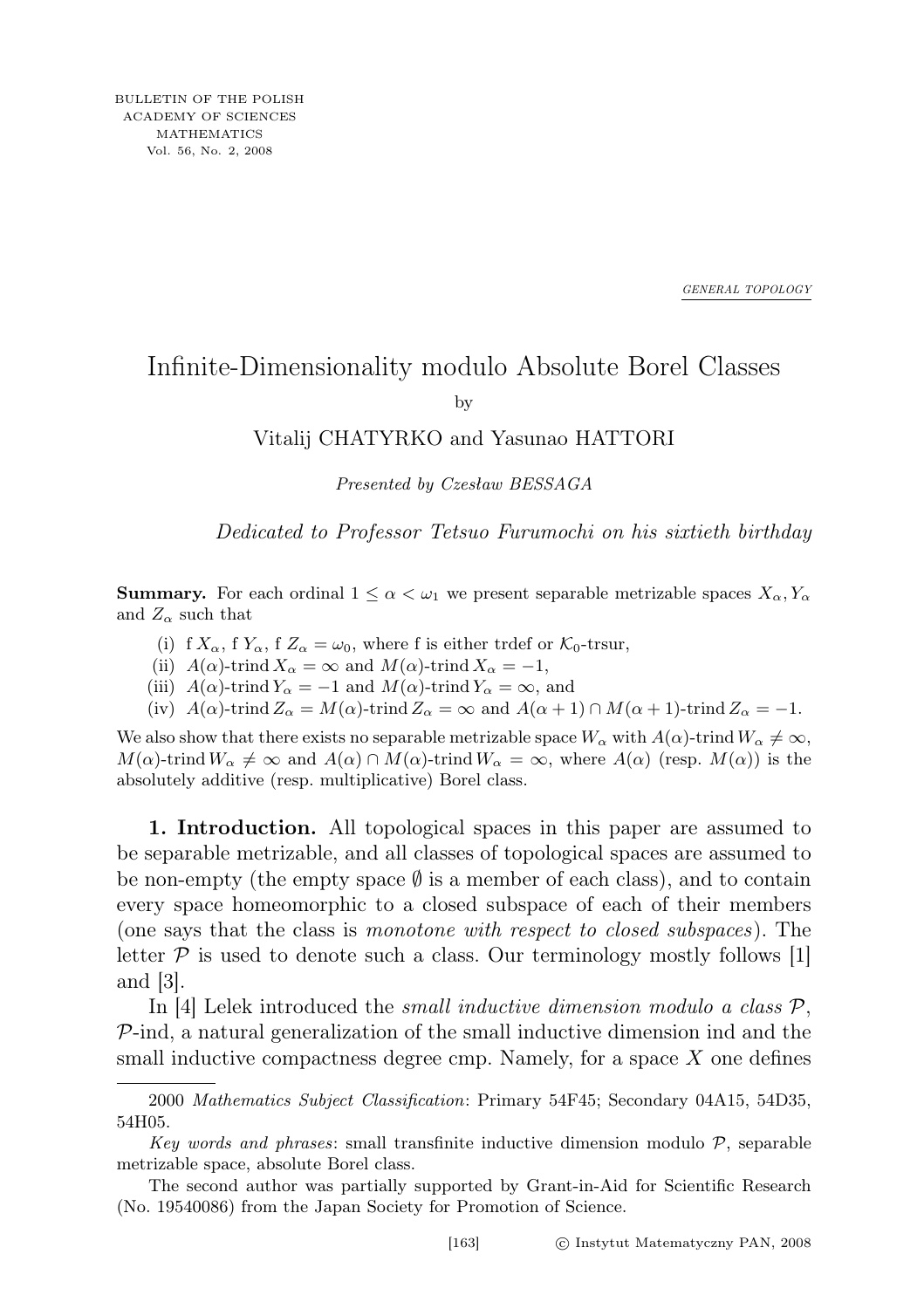- (i)  $\mathcal{P}\text{-}\mathrm{ind}\,X = -1$  iff  $X \in \mathcal{P}$ ,
- (ii)  $\mathcal{P}$ -ind  $X \leq n$ , where n is an integer  $\geq 0$ , if for each point  $x \in X$  and each closed subset A of X with  $x \notin A$  there exists a partition C in X between x and A such that  $P$ -ind  $C < n$ .

Recall that a subset C of a space X is said to be a *partition* between disjoint sets A and B in X if there are disjoint open subsets U and V of X such that  $A \subset U, B \subset V$  and  $C = X \setminus (U \cup V)$ .

It is evident that if  $\mathcal{P} = \{\emptyset\}$  (resp.  $\mathcal P$  is the class of compact spaces) then  $\mathcal{P}$ -ind  $X = \text{ind } X$  (resp.  $\mathcal{P}$ -ind  $X = \text{cmp } X$ ). Moreover, if  $\mathcal{P}_2 \subset \mathcal{P}_1$  then  $\mathcal{P}_1$ -ind  $X \leq \mathcal{P}_2$ -ind X. In particular, cmp  $X \leq \text{ind } X$ .

Recall (cf. [1]) that the *absolutely additive* (resp. multiplicative and ambiguous) Borel classes  $A(0), \ldots, A(\alpha), \ldots$  (resp.  $M(0), \ldots, M(\alpha), \ldots$  and  $A(0) \cap M(0), \ldots, A(\alpha) \cap M(\alpha), \ldots$ , where  $0 \leq \alpha < \omega_1$ , satisfy the conditions above (see Section 3 for details). In the universe of separable metrizable spaces,  $A(0) = \{\emptyset\}, M(0)$  is the class  $\mathcal{K}_0$  of compact metrizable spaces,  $A(1)$ is the class  $S_0$  of  $\sigma$ -compact separable metrizable spaces, and  $M(1)$  is the class  $C_0$  of separable completely metrizable spaces (cf. [1]).

Moreover, the following hierarchy of absolute Borel classes holds (the arrows indicate inclusions of classes):

$$
A(1) = S_0
$$
  
\n
$$
A(2) \cdots
$$
  
\n
$$
A(0) = \{\emptyset\} \rightarrow M(0) = K_0 \rightarrow A(1) \cap M(1)
$$
  
\n
$$
A(2) \cap M(2)
$$
  
\n
$$
M(1) = C_0
$$
  
\n
$$
M(2) \cdots
$$
  
\n
$$
M(2) \cdots
$$

where  $\mathcal{AB} = \bigcup \{A(\alpha) : \alpha < \omega_1\}.$ 

It is well known that the Hilbert cube  $\mathbb{I}^{\infty}$  has trind  $\mathbb{I}^{\infty} = \infty$ , where trind is the small transfinite inductive dimension, a natural transfinite extension of ind. Evidently, trcmp  $\mathbb{I}^{\infty} = -1$ . Hence from the hierarchy it follows that all other small transfinite dimensions of  $\mathbb{I}^{\infty}$  modulo absolute Borel classes  $\mathcal{P} \neq \{\emptyset\}$  are equal to  $-1$ .

In [5] E. Pol defined the *small transfinite inductive compactness degree,* trcmp, a natural transfinite extension of cmp, and constructed a separable completely metrizable  $\sigma$ -compact space E such that trcmp  $E = \infty$ . Note that  $A(1) \cap M(1)$ -trind  $E = -1$ . Hence by the hierarchy we have trind  $E = \infty$ , and all other small transfinite dimensions of E modulo absolute Borel classes  $P \supset \mathcal{K}_0$  are equal to  $-1$ .

In [2] Charalambous suggested considering a natural transfinite extension of P-ind, P-trind, a generalization of both trind and trcmp (see Section 2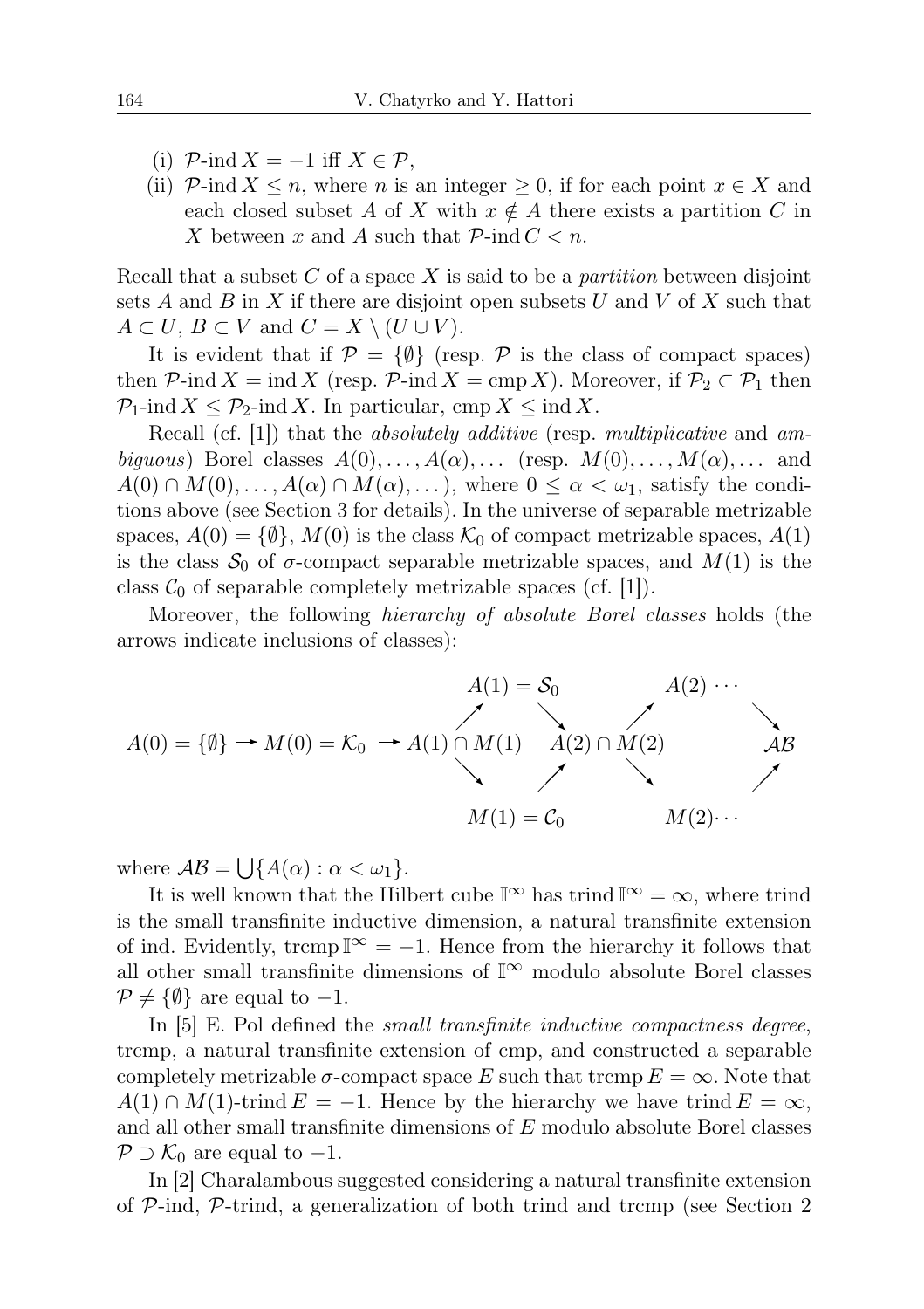for the definition). Now the problem naturally arises about analogs of the spaces  $\mathbb{I}^{\infty}$  and E for all small transfinite dimensions modulo absolute Borel classes different from trind and trcmp.

Recall that a space Y is a P-hull (resp. a P-kernel) of a space X if  $X \subset Y$ (resp.  $Y \subset X$ ) and  $Y \in \mathcal{P}$ . As in [2] the *small transfinite*  $\mathcal{P}\text{-}deficiency$  and the *small transfinite*  $P$ -surplus of a space X are defined by

> $\mathcal{P}\text{-trdef } X = \min\{\text{trind}(Y \setminus X) : Y \text{ is a } \mathcal{P}\text{-hull of } X\},\$  $\mathcal{P}\text{-}trsur X = \min\{\text{trind}(X \setminus Y) : Y \text{ is a } \mathcal{P}\text{-}kernel of X\},\$

respectively. Evidently, the functions  $P$ -trdef and  $P$ -trsur are transfinite extensions of the functions  $P$ -def and  $P$ -sur from [1]. Observe (cf. [1]) that for  $P = \mathcal{K}_0$  the function P-def is the *compact deficiency*, def. We will denote the transfinite extension  $\mathcal{K}_0$ -trdef of def by trdef. Note that if  $\mathcal{P}_2 \subset \mathcal{P}_1$  then  $\mathcal{P}_1$ -trdef  $X \leq \mathcal{P}_2$ -trdef X and  $\mathcal{P}_1$ -trsur  $X \leq \mathcal{P}_2$ -trsur X.

Using an idea of E. Pol, Charalambous [2] presented a space C such that  $C_0$ -trdef  $C = \omega_0$  and  $C_0$ -trind  $C = \infty$ . This example showed that the Aarts equality  $C_0$ -def  $X = C_0$ -ind X (valid for each space X) cannot be extended to the transfinite case. Recall (cf. [1]) the equalities  $M(\alpha)$ -def  $X = M(\alpha)$ -ind X and  $A(\alpha)$ -sur  $X = A(\alpha)$ -ind X, which hold for each ordinal  $1 \leq \alpha < \omega_1$  and each space X. So the problem arises about extending Charalambous' result to all absolute Borel classes.

The main result of this paper answers the above problems as follows.

THEOREM 1.1. For each ordinal  $1 \leq \alpha < \omega_1$  there exist spaces  $X_{\alpha}$ ,  $Y_{\alpha}$ ,  $Z_{\alpha}$  such that

- (i) f  $X_{\alpha}$ , f  $Y_{\alpha}$ , f  $Z_{\alpha} = \omega_0$ , where f is either trdef or  $\mathcal{K}_0$ -trsur,
- (ii)  $A(\alpha)$ -trind  $X_{\alpha} = \infty$  and  $M(\alpha)$ -trind  $X_{\alpha} = -1$ ,
- (iii)  $A(\alpha)$ -trind  $Y_{\alpha} = -1$  and  $M(\alpha)$ -trind  $Y_{\alpha} = \infty$ ,
- (iv)  $A(\alpha)$ -trind  $Z_{\alpha} = M(\alpha)$ -trind  $Z_{\alpha} = \infty$  and  $A(\alpha + 1) \cap M(\alpha + 1)$ trind  $Z_{\alpha} = -1$ ,

but there exists no space  $W_{\alpha}$  such that

$$
A(\alpha)\text{-trind }W_{\alpha}\neq\infty,
$$
  

$$
M(\alpha)\text{-trind }W_{\alpha}\neq\infty,
$$
  

$$
A(\alpha)\cap M(\alpha)\text{-trind }W_{\alpha}=\infty.
$$

REMARK 1.1. For each space X and each  $1 \leq \alpha < \omega_1$  we have:

- (i) if  $M(\alpha)$ -trdef  $X \leq \omega_0$  and  $M(\alpha)$ -trind  $X = \infty$  (resp. -1), then  $M(\alpha)$ -trdef  $X = \omega_0$  (resp. -1),
- (ii) if  $A(\alpha)$ -trsur  $X \leq \omega_0$  and  $A(\alpha)$ -trind  $X = \infty$  (resp. -1), then  $A(\alpha)$ trsur  $X = \omega_0$  (resp. -1).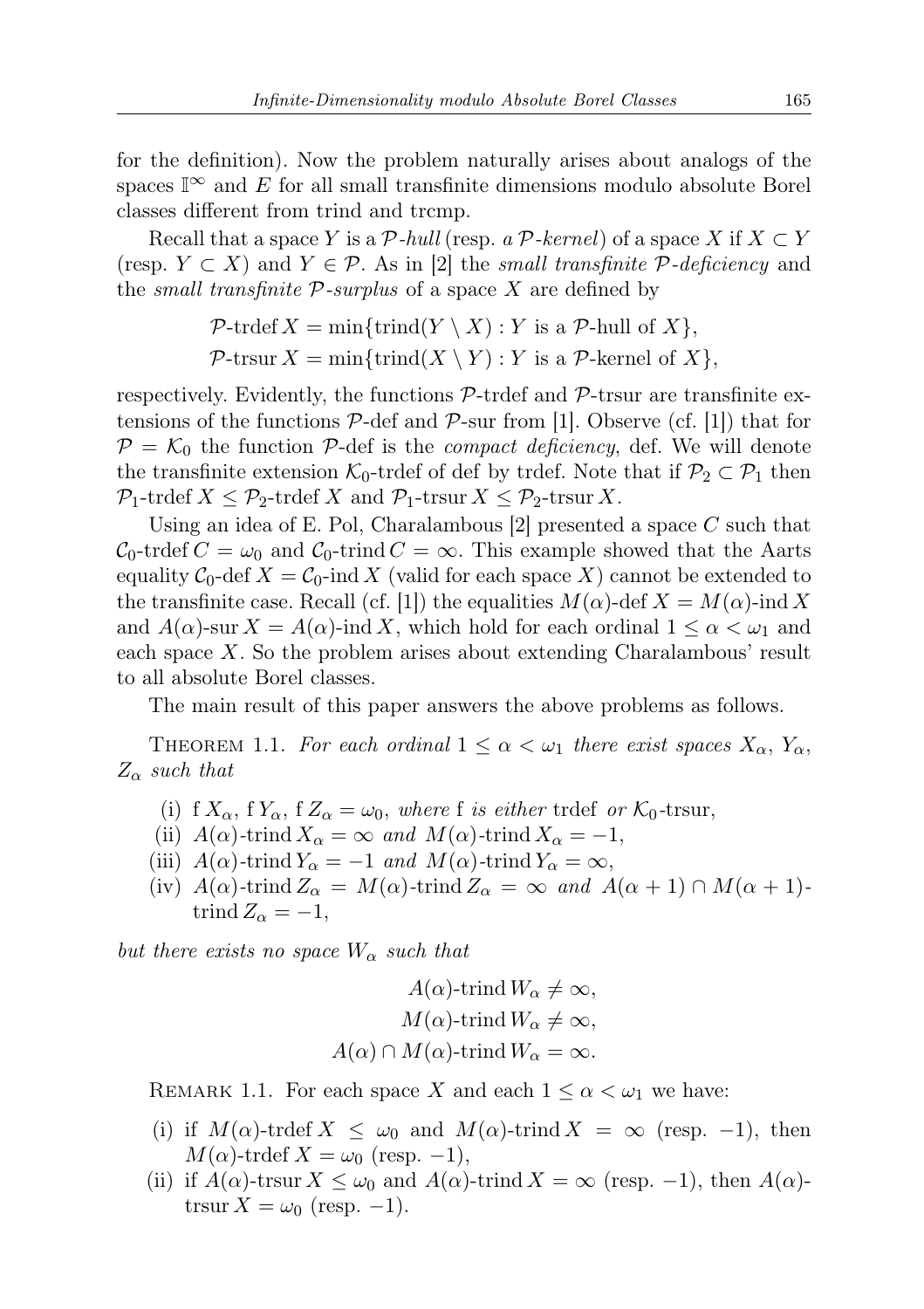Hence we know additionally that  $M(\alpha)$ -trdef  $X_{\alpha} = A(\alpha)$ -trsur  $Y_{\alpha} = -1$  and  $A(\alpha)$ -trsur  $X_{\alpha} = M(\alpha)$ -trdef  $Y_{\alpha} = M(\alpha)$ -trdef  $Z_{\alpha} = A(\alpha)$ -trsur  $Z_{\alpha} = \omega_0$ .

THEOREM 1.2. There exists a space X with trdef  $X = \mathcal{K}_0$ -trsur  $X = \omega_0$ such that  $\mathcal{AB}$ -trind  $X = \infty$ .

REMARK 1.2. By the hierarchy we have B-trind  $X = \infty$  for each absolute Borel class B and D-trdef  $X = D$ -trsur  $X = \omega_0$  for each absolute Borel class D except  $A(0)$ .

2. Small transfinite inductive dimension modulo a class  $P$ . Let X be a space and  $\alpha$  be either an ordinal  $\geq 0$  or the integer -1.

Recall ([2]) that the small transfinite inductive dimension modulo a class  $P$ ,  $P$ -trind, of X is defined as follows:

- (i)  $\mathcal{P}\text{-trind }X = -1$  iff  $X \in \mathcal{P}$ .
- (ii) P-trind  $X \leq \alpha$  ( $\geq 0$ ) if for every point  $x \in X$  and every closed subset A of X such that  $x \notin A$  there exists a partition C in X between x and A with  $P\text{-trind }C < \alpha$ .
- (iii) P-trind  $X = \alpha$  if P-trind  $X \leq \alpha$  and P-trind  $X > \beta$  for every ordinal  $\beta < \alpha$ .
- (iv) P-trind  $X = \infty$  if P-trind  $X > \alpha$  for every ordinal  $\alpha$ .

Note that  $\{\emptyset\}$ -trind = trind and  $\mathcal{K}_0$ -trind = tremp. Some other known functions are  $S_0$ -trind = S-trind, the *small transfinite inductive*  $\sigma$ -compactness degree, and  $C_0$ -trind = tricd, the small transfinite inductive completeness degree  $(2)$ . The following relationships between particular cases of P-trind are evident.

PROPOSITION 2.1.

- (i)  $\mathcal{P}_1$ -trind =  $\mathcal{P}_2$ -trind *iff*  $\mathcal{P}_1 = \mathcal{P}_2$ .
- (ii) If  $\mathcal{P}_2 \subset \mathcal{P}_1$  then  $\mathcal{P}_1$ -trind  $\leq \mathcal{P}_2$ -trind.
- (iii) If  $X \in \mathcal{P}$  then  $\mathcal{P}_1$ -trind  $X = \mathcal{P} \cap \mathcal{P}_1$ -trind X for every class  $\mathcal{P}_1$ .

Note that trind  $\geq \mathcal{P}$ -trind for every class  $\mathcal{P}$ , and trcmp  $\geq$  max{ $\mathcal{S}$ -trind, tricd}. Observe also that the function  $P$ -trind is monotone with respect to closed subsets.

**3.** Absolute Borel classes. Recall that every ordinal  $\alpha$  can be represented as  $\alpha = \lambda(\alpha) + n(\alpha)$ , where  $\lambda(\alpha)$  is a limit ordinal or 0, and  $n(\alpha)$  is an integer  $\geq 0$ . An ordinal  $\alpha$  is called *even* (resp. *odd*) if  $n(\alpha)$  is even (resp. odd). As in [1] let us denote by  $\mathcal{A}_{\sigma}$  (resp.  $\mathcal{A}_{\delta}$ ) the family of all countable unions (resp. intersections) of elements from a family  $A$  of sets.

Let  $\mathcal{B}(X)$  be the family of Borel subsets of a space X. This family can be generated by an inductive transfinite process  $(cf. |1|)$ . For each countable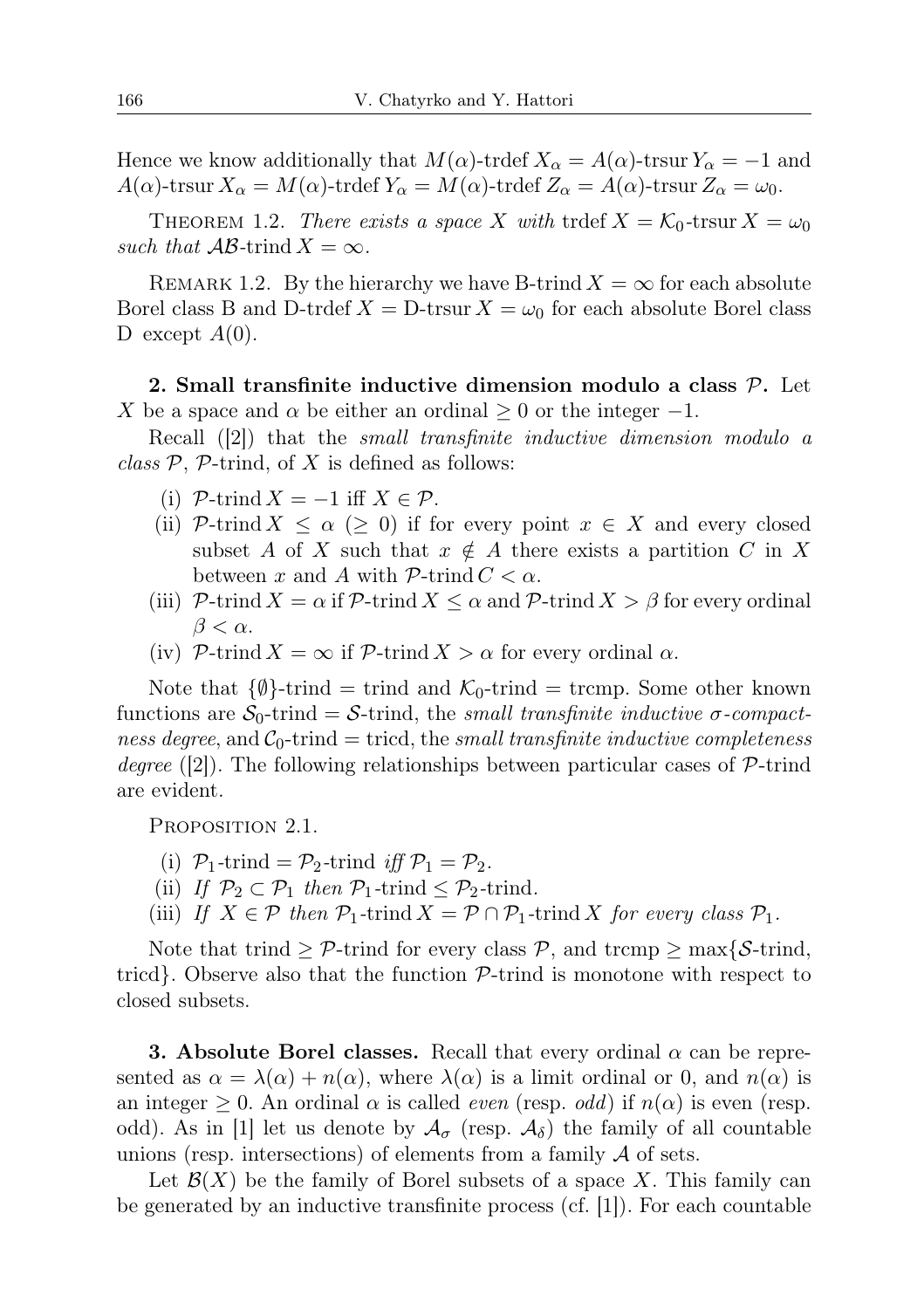ordinal  $\alpha \geq 0$  the *Borel class*  $F_{\alpha}(X)$  (resp.  $G_{\alpha}(X)$ ) is defined transfinitely as follows.

- (i)  $F_0(X)$  (resp.  $G_0(X)$ ) is the family of all closed (resp. open) subsets of  $X$ ;
- (ii) if  $\alpha$  is odd then  $F_{\alpha}(X) = (\bigcup \{ F_{\beta}(X) : \beta < \alpha \})_{\sigma}$  (resp.  $G_{\alpha}(X) =$  $(\bigcup \{ G_{\beta}(X) : \beta < \alpha \})_{\delta});$
- (iii) if  $\alpha$  is even then  $F_{\alpha}(X) = (\bigcup \{ F_{\beta}(X) : \beta < \alpha \})_{\delta}$  (resp.  $G_{\alpha}(X) =$  $(\bigcup \{ G_{\beta}(X) : \beta < \alpha \})_{\sigma}).$

Notice that  $\mathcal{B}(X) = \bigcup \{ F_\alpha(X) : \alpha < \omega_1 \} = \bigcup \{ G_\alpha(X) : \alpha < \omega_1 \}.$  It is also clear that  $A \in F_{\alpha}(X)$  iff  $X \setminus A \in G_{\alpha}(X)$  (briefly,  $F_{\alpha}(X) = \neg G_{\alpha}(X)$ ), and if  $Z \subset Y \subset X$  then  $Z \in F_\alpha(Y)$  (resp.  $G_\alpha(Y)$ ) iff there exists a subset  $Z' \subset X$  such that  $Z = Z' \cap Y$  and  $Z' \in F_{\alpha}(X)$  (resp.  $G_{\alpha}(X)$ ).

Recall that for each ordinal  $0 \leq \alpha < \omega_1$  the *multiplicative* (resp. *additive*) Borel class  $\alpha$ ,  $\Pi_{\alpha}^{0}(X)$  (resp.  $\Sigma_{\alpha}^{0}(X)$ ) of a space X is the family  $F_{\alpha}$  for  $\alpha$  even (resp. odd) and  $G_{\alpha}$  for  $\alpha$  odd (resp. even); the *ambiguous class*  $\alpha$ ,  $\Delta_{\alpha}^{0}(X)$ , of X is  $\Pi_{\alpha}^{0}(X) \cap \Sigma_{\alpha}^{0}(X)$ . Some properties of multiplicative, additive and ambiguous classes of a space  $X$  can be found in the next statement.

PROPOSITION 3.1 (8, Proposition 3.6.1).

- (i) The additive (resp. multiplicative) classes are closed under countable unions (resp. intersections).
- (ii) The additive, multiplicative and ambiguous classes are closed under finite intersections and finite unions.
- (iii) The following hierarchy of Borel sets holds (the arrows indicate inclusions of families):



- (iv) For each  $0 \leq \alpha < \omega_1$ ,  $\Pi_{\alpha}^0(X) = \neg \Sigma_{\alpha}^0(X)$  and  $\Delta_{\alpha}^0(X)$  is an algebra.
- (v) For each  $0 < \alpha < \omega_1$ ,  $\Sigma^0_{\alpha}(X) = (\Delta^0_{\alpha}(X))_{\sigma}$  and  $\Pi^0_{\alpha}(X) = (\Delta^0_{\alpha}(X))_{\delta}$ .

We need two more facts about the Borel sets.

PROPOSITION 3.2 ([8, Corollary 3.6.8]). Let X be an uncountable Polish space and  $0 \leq \alpha < \omega_1$ . Then there exists an element E of  $\Sigma^0_\alpha(X)$  which is not in  $\Pi^0_\alpha(X)$ .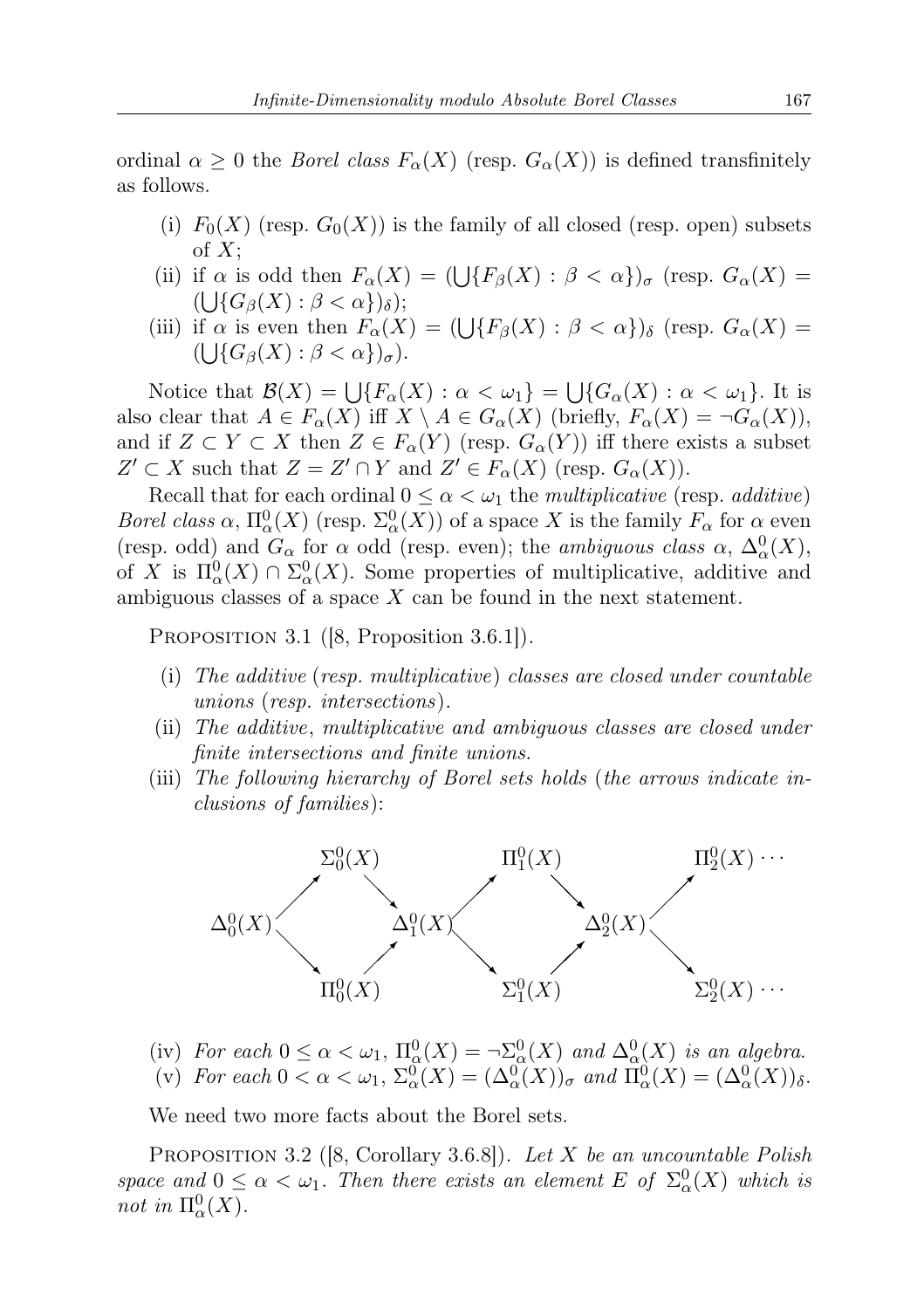Note that then  $X \setminus E \in \Pi^0_\alpha(X) \setminus \Sigma^0_\alpha(X)$ . Observe that both E and  $X \setminus E$ are in  $\Delta_{\alpha+1}^0(X)$ .

PROPOSITION 3.3 ([8, Theorem 5.2.11]). Let  $X, Y$  be compact metric spaces and  $f: X \to Y$  a continuous onto mapping. Suppose  $A \subset Y$  and  $0 \leq \alpha < \omega_1$ . Then  $A \in \Pi^0_\alpha(Y)$  iff  $f^{-1}(A) \in \Pi^0_\alpha(X)$ .

We also notice that if  $B \subset Y$  and  $0 \leq \alpha < \omega_1$  then  $B \in \Sigma^0_\alpha(Y)$  (resp.  $\Delta_{\alpha}^{0}(Y)$  iff  $f^{-1}(B) \in \Sigma_{\alpha}^{0}(X)$  (resp.  $\Delta_{\alpha}^{0}(X)$ ).

Following [2] we call a subset A of a space X a Bernstein set if  $|A \cap B|$  =  $|(X \setminus A) \cap B| = c$  (continuum) for every uncountable  $B \in \mathcal{B}(X)$ . Let  $\text{Brn}(X)$ denote the family of all Bernstein sets of X. Notice that  $\text{Brn}(X) \neq \emptyset$  for every uncountable Polish space X. Indeed, recall (cf.  $[8,$  Theorem 3.2.7]) that every uncountable Borel subset  $B$  of  $X$  contains a copy of the Cantor set C. Note that C is homeomorphic to  $C^2$ . So B contains c disjoint copies of C. One can show as in [8, Example 3.2.8] that X contains a subset A such that  $A \cap F$  and  $(X \setminus A) \cap F$  are uncountable for each uncountable closed set F in X. So  $|A \cap B| = |(X \setminus A) \cap B| = c$ . Hence  $A \in \text{Brn}(X)$ .

Note that if  $M \in \text{Brn}(X)$  then  $|M| = c, X \setminus M \in \text{Brn}(X)$  and  $M \notin \mathcal{B}(X)$ .

Recall that a space  $X$  is said to be *absolutely of multiplicative* (resp.  $ad$ ditive) class  $\alpha$ , where  $0 \leq \alpha < \omega_1$ , if X is of multiplicative (resp. additive) Borel class  $\alpha$  in Y whenever X is a subspace of a space Y (that is, for any homeomorphic embedding  $h : X \to Y$  the image  $h(X)$  is of multiplicative (resp. additive) class  $\alpha$  in Y). As in [1] let us denote the absolutely multiplicative (resp. additive) Borel class  $\alpha$  by  $M(\alpha)$  (resp.  $A(\alpha)$ ). For each  $0 \leq \alpha < \omega_1$  the intersection  $M(\alpha) \cap A(\alpha)$  is called the *ambiguous absolutely* Borel class  $\alpha$ .

PROPOSITION 3.4 (1, Theorem II.9.6 and Corollary II.9.7).

- (i)  $A(0) = \{\emptyset\}, M(0) = \mathcal{K}_0, A(1) = \mathcal{S}_0 \text{ and } M(1) = \mathcal{C}_0.$
- (ii) For every  $\alpha$  with  $2 \leq \alpha < \omega_1$  a space X is in  $M(\alpha)$  (resp.  $A(\alpha)$ ) iff there is a homeomorphic embedding  $h: X \to Y$  with  $Y \in \mathcal{C}_0$  such that  $h(X)$  is of multiplicative (resp. additive) class  $\alpha$  in Y.

It is evident that the classes  $M(\alpha)$ ,  $A(\alpha)$  and  $A(\alpha) \cap M(\alpha)$ ,  $0 \leq \alpha < \omega_1$ , are monotone with respect to closed subsets. A class  $P$  of topological spaces is said to be *finitely additive* if each space  $X$ , covered by a finite family of elements of  $P$ , is also an element of  $P$ .

PROPOSITION 3.5 ([1, Theorem II.9.9]). For each ordinal  $\alpha < \omega_1$  the classes  $A(\alpha)$ ,  $M(\alpha)$  and  $A(\alpha) \cap M(\alpha)$  are finitely additive.

We will call a space X absolute Borel if X is in  $A(\alpha)$  (or  $M(\alpha)$ ) for some  $\alpha < \omega_1$ . We denote by  $\mathcal{AB}$  the class of all absolute Borel spaces.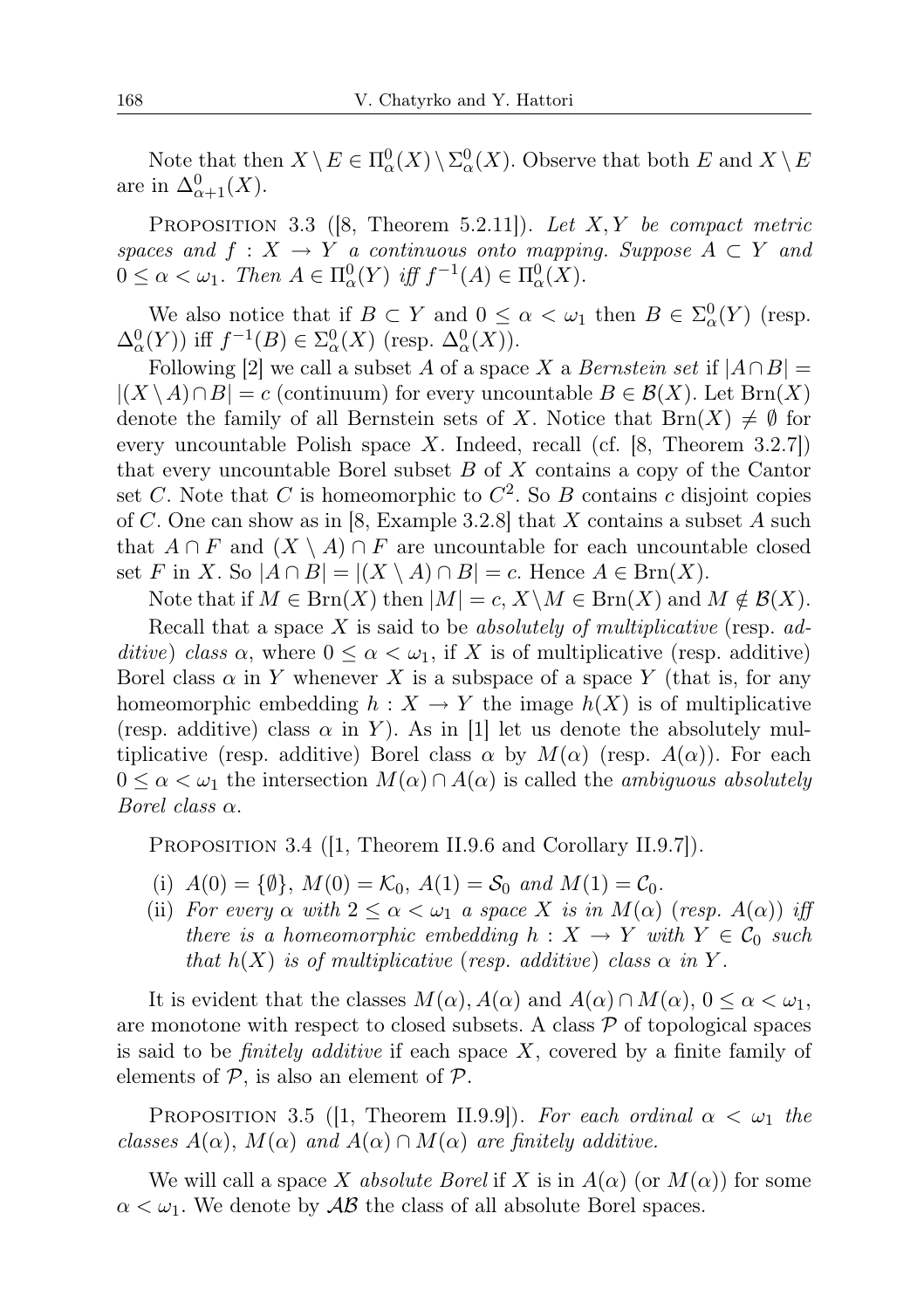A simple corollary of Propositions 3.1 and 3.4 is the hierarchy of absolute Borel classes in the universe of separable metrizable spaces from the introduction. Let I denote the closed interval [0, 1],  $Q_1$  the space of rational numbers in  $\mathbb{I}$ , and  $P_1$  the space of irrational numbers in  $\mathbb{I}$ . Observe that  $Q_1 \in \mathcal{S}_0 \setminus \mathcal{C}_0$  and  $P_1 \in \mathcal{C}_0 \setminus \mathcal{S}_0$ .

PROPOSITION 3.6. For each ordinal  $1 \leq \alpha < \omega_1$  there are subsets  $Q_{\alpha}$ ,  $P_{\alpha}$ and  $D_{\alpha}$  of I such that

- (i)  $Q_{\alpha} \in A(\alpha) \setminus M(\alpha)$  and  $P_{\alpha} \in M(\alpha) \setminus A(\alpha);$
- (ii)  $D_{\alpha} \in A(\alpha + 1) \cap M(\alpha + 1)$ , but  $D_{\alpha} \notin A(\alpha) \cup M(\alpha)$ .

*Proof.* (i) For  $\alpha > 1$  the desired subsets  $Q_{\alpha}$  and  $P_{\alpha}$  exist by Propositions 3.2 and 3.4.

(ii) For  $\alpha \ge 1$  put  $D_{\alpha} = E_{\alpha} \cup F_{\alpha}$ , where  $E_{\alpha}$  is in  $\Sigma_{\alpha}^{0}([0, 1/3]) \setminus \Pi_{\alpha}^{0}([0, 1/3])$ and  $F_{\alpha}$  is in  $\Pi_{\alpha}^{0}([2/3,1]) \setminus \Sigma_{\alpha}^{0}([2/3,1])$ . The statement is proved.

4. Infinite-dimensionality modulo a class  $P$ . We will follow some idea of E. Pol from [5].

In this section all classes  $P$  of topological spaces are additionally assumed to be finitely additive. A space X is said to have property  $(*)_{\mathcal{P}}$  if for every sequence  $\{(A_i, B_i)\}_{i=1}^{\infty}$  of pairs of disjoint compact subsets of X there exist partitions  $L_i$  between  $A_i$  and  $B_i$  such that  $\bigcap_{i=1}^N L_i \in \mathcal{P}$  for some integer N. It is evident that if a space X has property  $(*)_{\mathcal{P}}$  then so does each closed subset of X.

REMARK 4.1. Let M be a subspace of a space X,  $(A, B)$  a pair of disjoint closed subsets of X, and L a partition in M between  $M \cap A$  and  $M \cap B$ . If M is closed in X or  $A, B \subset M$  then there exists a partition L' in X between A and B such that  $M \cap L' = L$  (see [3, Lemma 1.2.9] and [1, Lemma I. 4.5]).

PROPOSITION 4.1. If a space  $X$  is covered by a finite family of closed sets, each having property  $(*)_{\mathcal{P}}$ , then X also has this property.

*Proof.* It is sufficient to consider the case when  $X$  is the union of two closed subsets  $X_1$  and  $X_2$  which have property  $(*)_\mathcal{P}$ . Consider a sequence  $\{(A_i, B_i)\}_{i=1}^{\infty}$  of pairs of disjoint compact subsets of X. Since  $X_1$  has property (\*) $\varphi$ , for each integer  $i \geq 0$  there is a partition  $L'_{2i+1}$  between  $A_{2i+1} \cap X_1$ and  $B_{2i+1} \cap X_1$  in  $X_1$  such that  $\bigcap_{i=1}^{N_1} L'_{2i+1} \in \mathcal{P}$  for some  $N_1$ . Let  $L_{2i+1}$  be a partition between  $A_{2i+1}$  and  $B_{2i+1}$  in X such that  $L_{2i+1} \cap X_1 = L'_{2i+1}$ . So  $\bigcap_{i=1}^{N_1} (L_{2i+1} \cap X_1) \in \mathcal{P}$ . Similarly, for each  $i \geq 1$  we have a partition  $L_{2i}$ between  $A_{2i}$  and  $B_{2i}$  in X such that  $\bigcap_{i=1}^{N_2} (L_{2i} \cap X_2) \in \mathcal{P}$  for some  $N_2$ . Put  $N = \max\{2N_1 + 1, 2N_2\}$ . Then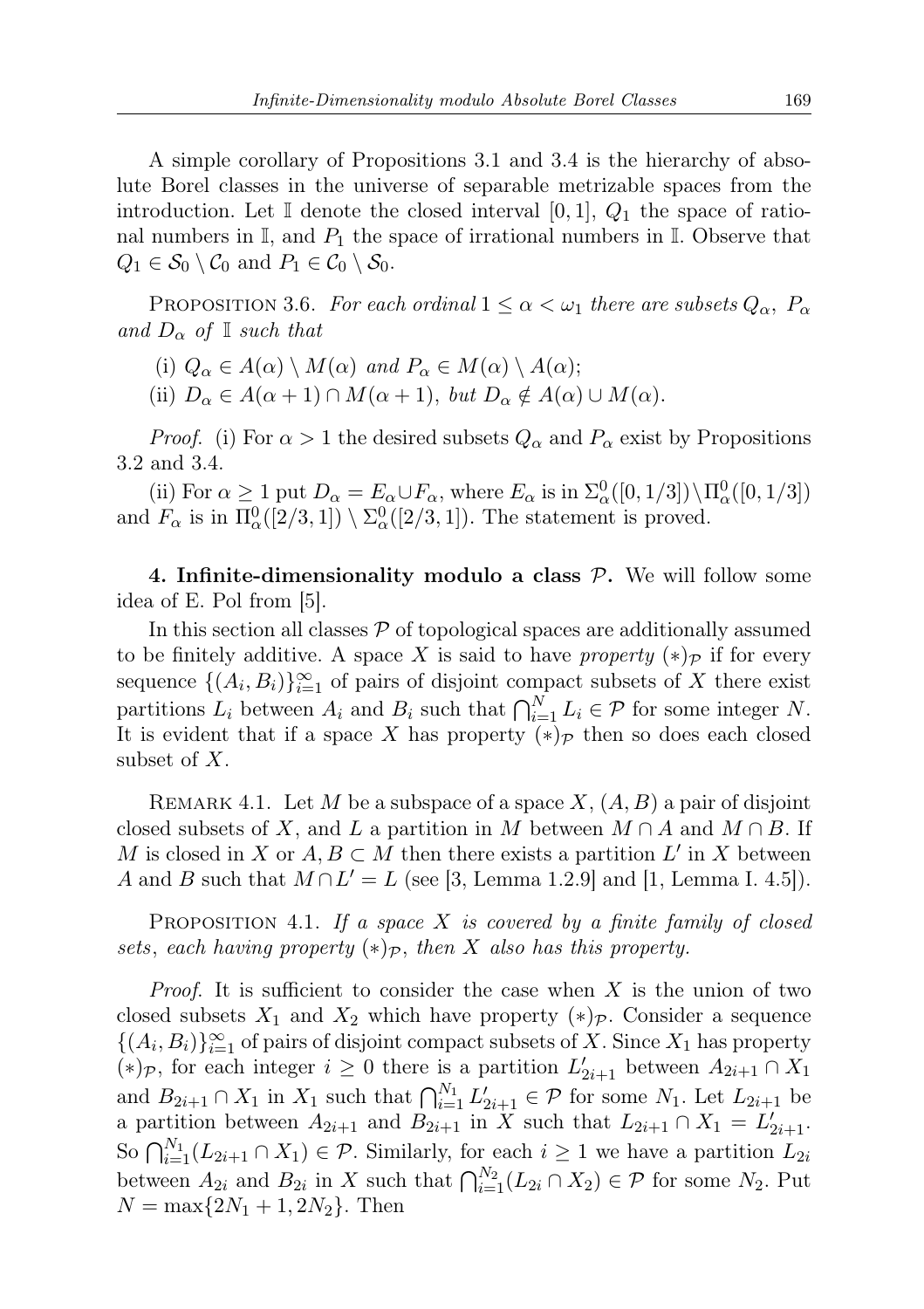$$
\bigcap_{i=1}^{N} L_i = \left( \left( \bigcap_{i=1}^{N} L_i \right) \cap X_1 \right) \cup \left( \left( \bigcap_{i=1}^{N} L_i \right) \cap X_2 \right)
$$
\n
$$
= \left( \bigcap_{i=1}^{N} (L_i \cap X_1) \right) \cup \left( \bigcap_{i=1}^{N} (L_i \cap X_2) \right)
$$
\n
$$
\subset \left( \bigcap_{i=1}^{N_1} (L_{2i+1} \cap X_1) \right) \cup \left( \bigcap_{i=1}^{N_2} (L_{2i} \cap X_2) \right).
$$

Since  $P$  is finitely additive and monotone with respect to closed subsets, we have  $\bigcap_{i=1}^{N} L_i \in \mathcal{P}$ . This completes the proof.

PROPOSITION 4.2. If  $\mathcal{P}\text{-trind }X\neq\infty$  then X has property  $(*)_{\mathcal{P}}$ .

*Proof.* Let us apply induction on  $\alpha = \mathcal{P}$ -trind X. If  $\alpha = -1$ , then  $X \in \mathcal{P}$ and the statement is evidently valid.

Assume that the conclusion holds for  $P\text{-trind } X < \alpha \geq 0$ . Let now X have P-trind  $X = \alpha$ . Consider a sequence  $\{(A_i, B_i)\}_{i=1}^{\infty}$  of pairs of disjoint compact subsets of X. Since  $A_1$  is compact and  $\mathcal{P}\text{-trind }X = \alpha$ , there exist open subsets  $U_1, \ldots, U_k$  of X such that  $A_1 \subset \bigcup_{i=1}^k U_i$  and for each  $i =$  $1, \ldots, k$ , we have  $\text{Cl } U_i \cap B_1 = \emptyset$  and  $\mathcal{P}\text{-trind } B \text{d} U_i \leq \beta_i$  for some  $\beta_i < \alpha$ . By the inductive assumption and Proposition 4.1, the set  $\bigcup_{i=1}^{k} \text{Bd} U_i$  has property  $(*)_{\mathcal{P}}$ . We put  $U = \bigcup_{i=1}^{k} U_i$ . It is easy to see that  $L_1 = \text{Bd} U \subset$  $\bigcup_{i=1}^k \text{Bd} U_i$  is a partition between  $A_1$  and  $B_1$ , and  $L_1$  has property  $(*)_{\mathcal{P}}$ . Note that for each  $i \geq 2$  there exists a partition  $L'_i$  between  $A_i \cap L_1$  and  $B_i \cap L_1$  in  $L_1$  such that  $\bigcap_{i=2}^N L'_i \in \mathcal{P}$  for some N. Now if we take, for each  $i = 2, \ldots, N$ , a partition  $L_i$  between  $A_i$  and  $B_i$  in X such that  $L_i \cap L_1 = L'_i$ <br>then  $\bigcap_{i=2}^N L'_i = \bigcap_{i=1}^N L_i$ . So  $\bigcap_{i=1}^N L_i \in \mathcal{P}$ . The proposition is proved.

Let  $\mathbb{I}^{\infty} = \{(x_i) : 0 \leq x_i \leq 1, j = 1, 2, \ldots\}$  be the product of countably many intervals I. For each  $n \geq 2$  denote the subset  $\{(x_i) \in \mathbb{I}^\infty : x_k = 0 \text{ for }$  $k \geq n+1$  by  $\mathbb{I}^n$ . For each  $n \geq 2$  and each  $i = 1, \ldots, n$ , set  $A_i^n = \{(x_j) \in \mathbb{I}^n :$  $x_i = 0$  and  $B_i^n = \{(x_j) \in \mathbb{I}^n : x_i = 1\}$ . Choose for each  $n \geq 2$  a subset  $E_n$ of  $\mathbb{I}^n$  and put

(4.1) 
$$
X = (\{0\} \times \mathbb{I}^{\infty}) \cup \bigcup_{n=2}^{\infty} (\{1/n\} \times E_n).
$$

Let  $Y = (\{0\} \times \mathbb{I}^{\infty}) \cup \bigcup_{n=2}^{\infty} (\{1/n\} \times \mathbb{I}^n)$  and  $Z = \{0, 1/2, 1/3, ...\}$ . It is obvious that  $X \subset Y \subset Z \times \mathbb{I}^{\infty}$ . Moreover, Y is compact, and its subspace  $Y \setminus X$  is a topological sum of countably many finite-dimensional spaces. Hence, trind( $Y \setminus X$ )  $\leq \omega_0$ . Moreover, trind( $X \setminus (\{0\} \times \mathbb{I}^{\infty})$ )  $\leq \omega_0$ . It follows that

(4.2) 
$$
\operatorname{trdef} X \leq \omega_0 \quad \text{and} \quad \mathcal{K}_0\text{-} \operatorname{trsur} X \leq \omega_0.
$$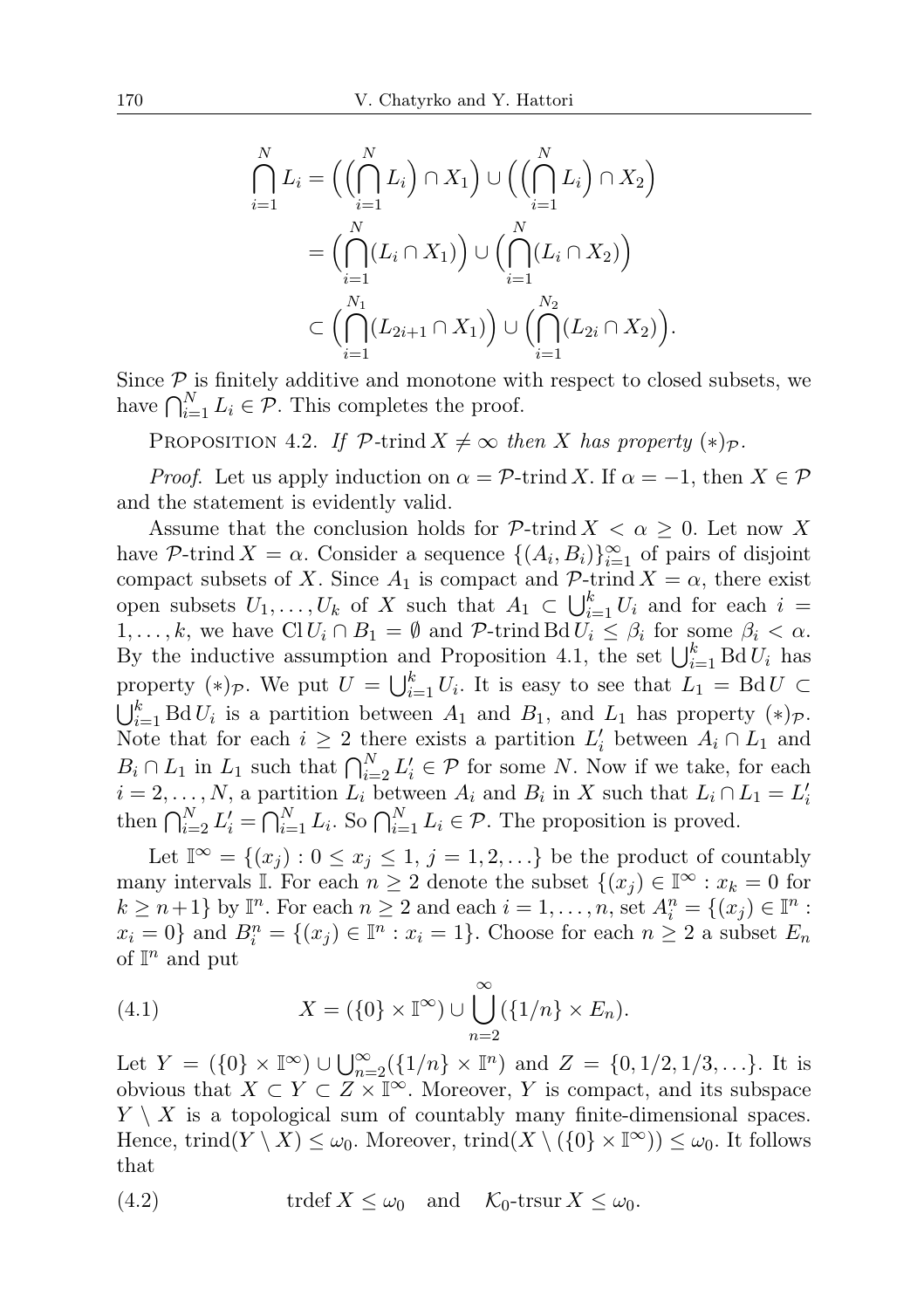PROPOSITION 4.3. If for each integer  $m \geq 1$  there exist an integer  $k(m) \geq m+1$  such that for every  $n \geq k(m)$  and for arbitrary partitions  $L_i^n$  between  $A_i^n$  and  $B_i^n$  in  $\mathbb{I}^n$ ,  $i \leq n$ , we have  $E_n \cap \bigcap_{i=1}^m L_i^n \notin \mathcal{P}$ , then  $\mathcal{P}$ -trind  $X = \infty$ .

*Proof.* We will apply Proposition 4.2. For each  $i \geq 1$  let  $L_i$  be an arbitrary partition between the compact sets  $A_i = \{(0, (x_j)) \in \{0\} \times \mathbb{I}^\infty : x_i = 0\}$ and  $B_i = \{(0, (x_i)) \in \{0\} \times \mathbb{I}^\infty : x_i = 1\}$  in X. It suffices to show that  $\bigcap_{i=1}^N L_i \notin \mathcal{P}$  for every  $N \geq 1$ . Consider, for each  $i \geq 1$ , a partition  $L'_i$  between  $A_i$  and  $B_i$  in Y such that  $L'_i \cap X = L_i$ . Note that for every i there exists an integer  $n_i \ge 2$  such that for each  $n \ge n_i$  the set  $L_i^n = L_i' \cap (\{1/n\} \times \mathbb{I}^n)$  is a partition between  $\{1/n\} \times A_i^n$  and  $\{1/n\} \times B_i^n$  in  $\{1/n\} \times \mathbb{I}^n$ . Let N be an arbitrary integer and  $n = \max\{n_1, \ldots, n_N, k(N)\}\.$  Note that

$$
C = \left(\bigcap_{i=1}^{N} L_i^n\right) \cap \left(\{1/n\} \times E_n\right) = \left(\bigcap_{i=1}^{N} L_i'\right) \cap \left(\{1/n\} \times E_n\right)
$$

$$
= \left(\bigcap_{i=1}^{N} L_i\right) \cap \left(\{1/n\} \times E_n\right)
$$

is a closed subset of  $\bigcap_{i=1}^N L_i$ . Moreover,  $C \notin \mathcal{P}$  by the assumption. Hence  $\bigcap_{i=1}^{N} L_i \notin \mathcal{P}$ . The proposition is proved.

Let us recall the following.

PROPOSITION 4.4 ([7, Lemma 5.2]). Let  $L_{i_j}$ ,  $j = 1, \ldots, p$ , be partitions between the opposite faces  $A_{i_j}^n$  and  $B_{i_j}^n$  in  $\mathbb{I}^n$ , where  $1 \leq i_1 < \cdots < i_p \leq n$ and  $1 \leq p \leq n$ . Then for any  $k \neq i<sub>j</sub>$ ,  $j = 1, \ldots, p$ , there is a continuum  $C \subset \bigcap_{j=1}^p L_{i_j}$  meeting the faces  $A_k^n$  and  $B_k^n$ .

Now we are ready to prove

PROPOSITION 4.5. Let  $L_i$  be a partition between the opposite faces  $A_i^n$ and  $B_i^n$  in the cube  $\mathbb{I}^n$ ,  $i \leq p$ , for some  $p < n$ . Let also  $L = \bigcap_{i=1}^p L_i$ ,  $E = \{(x_i) \in \mathbb{I}^n : x_n \in F\} \subset \mathbb{I}^n$ , where F is a subset of  $[0,1]$ , and let  $Q_\alpha, P_\alpha$ ,  $D_{\alpha}$ ,  $1 \leq \alpha < \omega_1$ , be the subsets of [0,1] from Proposition 3.6. Then

- (i)  $L \cap E \notin \mathcal{K}_0$  if  $F \notin \mathcal{K}_0$ ,
- (ii)  $L \cap E \notin M(\alpha)$  if  $F = Q_{\alpha}$ ,
- (iii)  $L \cap E \notin A(\alpha)$  if  $F = P_{\alpha}$ ,
- (iv)  $L \cap E \notin M(\alpha) \cup A(\alpha)$  if  $F = D_{\alpha}$ ,
- (v)  $L \cap E$  is not a Borel set of  $\mathbb{I}^n$  if  $F \in \text{Brn}([0,1])$ .

*Proof.* By Proposition 4.4 there is a continuum  $C \subset L$  meeting the faces  $A_n^n$  and  $B_n^n$ . Let  $\pi_n$  be the projection of  $\mathbb{I}^n$  onto the *n*th coordinate  $\mathbb{I}$ , i.e.,  $\pi_n(x_1,\ldots,x_n) = x_n$ , and let  $\pi_n^C$  be the restriction of  $\pi_n$  to C. Observe that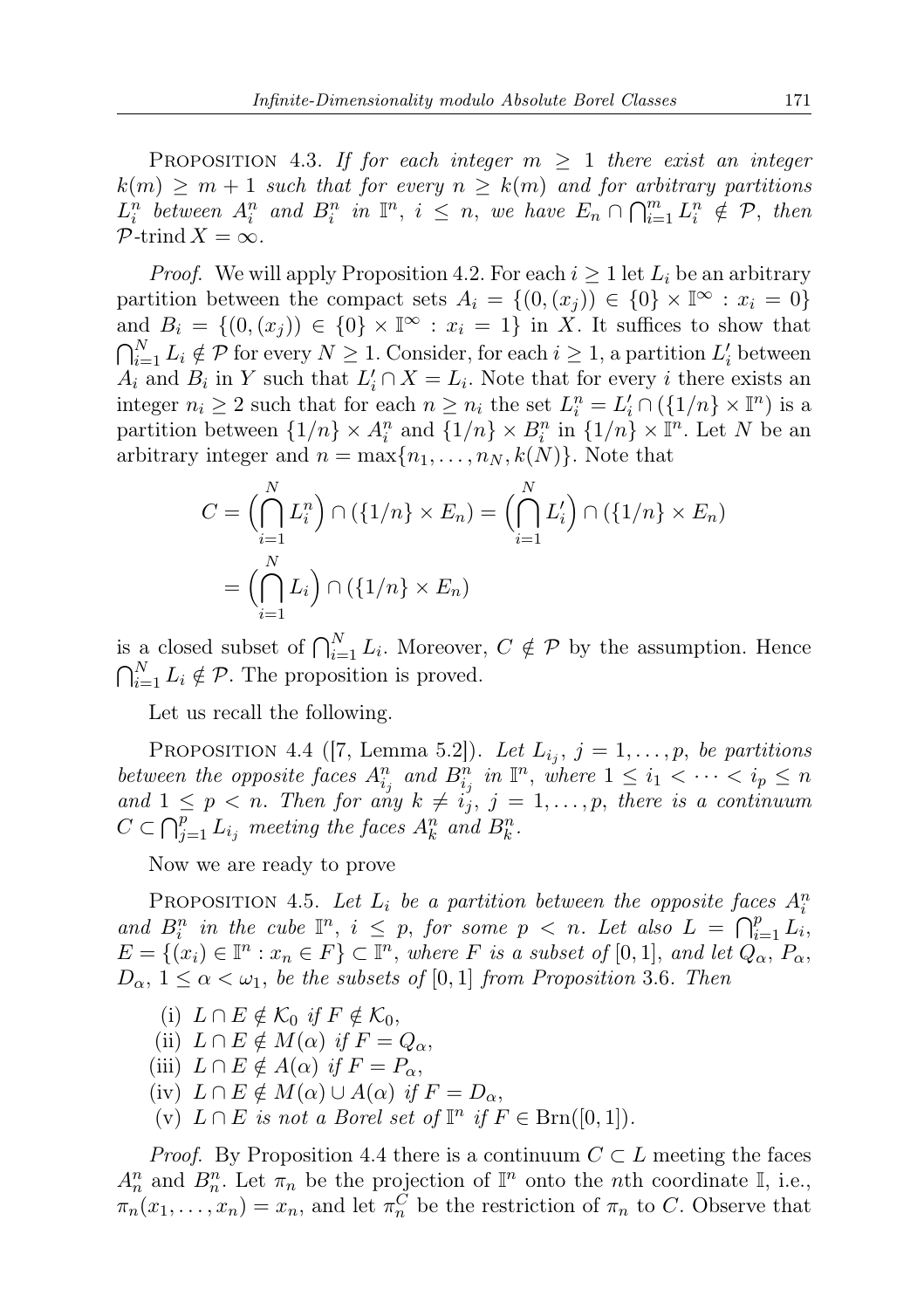$\pi_{n_\alpha}^C$  is a continuous mapping of C onto [0,1]. Notice also that  $C \cap E =$  $(\pi_n^C)^{-1}(F)$  and  $C \cap E$  is a closed subset of  $L \cap E$ .

(i) Since  $F \notin \mathcal{K}_0$  we have  $C \cap E = (\pi_n^C)^{-1}(F) \notin \mathcal{K}_0$ , and so  $L \cap E \notin \mathcal{K}_0$ .

(ii) Since  $Q_{\alpha} \notin M(\alpha)$ , by Proposition 3.3 we have  $C \cap E = (\pi_n^C)^{-1}(Q_{\alpha}) \notin$  $M(\alpha)$ , and hence  $L \cap E \notin M(\alpha)$ .

(iii) Since  $P_{\alpha} \notin A(\alpha)$ , by Proposition 3.3 we have  $C \cap E = (\pi_n^C)^{-1}(P_{\alpha}) \notin$  $A(\alpha)$ , and hence  $L \cap E \notin A(\alpha)$ .

(iv) Since  $D_{\alpha}$  is neither in  $M(\alpha)$  nor in  $A(\alpha)$ , Proposition 3.3 shows that  $C \cap E = (\pi_n^C)^{-1}(D_\alpha) \notin M(\alpha) \cup A(\alpha)$ , and hence  $L \cap E$  has the same property.

(v) Since F is not a Borel set in [0, 1],  $C \cap E = (\pi_n^C)^{-1}F$  is not a Borel set by Proposition 3.3. Hence  $L \cap E$  is not a Borel set in  $\mathbb{I}^n$ .

LEMMA 4.1. For every space Y, if trdef  $Y \leq \omega_0$  and tromp  $Y = \infty$ , then trdef  $Y = \omega_0$ .

*Proof.* Observe that if trdef Y is finite so trdef  $Y = \text{def } Y \ge \text{cmp } Y$  (the last inequality can be found in [1]). This contradiction proves the lemma.

PROPOSITION 4.6. Let F be a non-compact subset of  $\mathbb{I}$  and X from (4.1), where  $E_n = \{(x_i) \in \mathbb{I}^n : x_n \in F\}$  for each  $n \geq 2$ . Then tromp  $X = \infty$  and trdef  $X = \mathcal{K}_0$ -trsur  $X = \omega_0$ . Moreover, for any  $1 \leq \alpha < \omega_1$  we have:

- (i) if  $F = Q_{\alpha}$ , then  $M(\alpha)$ -trind  $X = \infty$ ,  $A(\alpha)$ -trind  $X = A(\alpha)$ -trsur X  $=-1$  and  $M(\alpha)$ -trdef  $X = \omega_0$ ,
- (ii) if  $F = P_{\alpha}$ , then  $A(\alpha)$ -trind  $X = \infty$ ,  $M(\alpha)$ -trind  $X = M(\alpha)$ -trdef X  $=-1$  and  $A(\alpha)$ -trsur  $X = \omega_0$ ,
- (iii) if  $F = D_{\alpha}$ , then  $M(\alpha)$ -trind  $X = A(\alpha)$ -trind  $X = \infty$ ,  $A(\alpha + 1)$  $\cap M(\alpha+1)$ -trind  $X = -1$  and  $M(\alpha)$ -trdef  $X = M(\alpha)$ -trsur  $X = \omega_0$ ,
- (iv) if  $F \in \text{Brn}([0,1])$ , then  $\mathcal{AB}$ -trind  $X = \infty$ .

*Proof.* For each integer  $m \ge 1$  put  $k(m) = m + 1$ . Consider  $m \ge 1$  and  $n \geq k(m)$ . Let  $L_i^n$  be an arbitrary partition between  $A_i^n$  and  $B_i^n$  in  $\mathbb{I}^n$  for each  $i = 1, \ldots, m$ . By Proposition 4.5(i) we have  $E_n \cap \bigcap_{i=1}^m L_i^n \notin \mathcal{K}_0$ . Hence, by Proposition 4.3, it follows that trcmp  $X = \infty$ . Then, by Lemma 4.1 and  $(4.2)$ , we have trdef  $X = \omega_0$ . Observe that for any compact subspace Y of X and each  $n \geq 2$  there is a subset of  $(\{1/n\} \times E_n) \setminus Y$  homeomorphic to  $\mathbb{I}^{n-1}$ . Thus  $\mathcal{K}_0$ -trsur  $X \geq \omega_0$ . Then, by (4.2), it follows that  $\mathcal{K}_0$ -trsur  $X = \omega_0$ .

(i) By Propositions 4.5(ii) and 4.3 we have  $M(\alpha)$ -trind  $X = \infty$ . It is clear (see the hierarchy of absolute Borel classes) that  $M(\alpha)$ -trdef  $X \leq \text{trdef } X$  $=\omega_0$ . Hence, by Remark 1.1(i), we get  $M(\alpha)$ -trdef  $X = \omega_0$ . Furthermore, since  $Q_{\alpha} \in A(\alpha)$ , by Propositions 3.3 and 3.4(ii) it follows that  $E_n =$  $\pi_n^{-1}(Q_\alpha) \in A(\alpha)$ . Then Proposition 3.1(i) yields  $X \in A(\alpha)$ . Hence  $A(\alpha)$ trind  $X = A(\alpha)$ -trsur  $X = -1$ .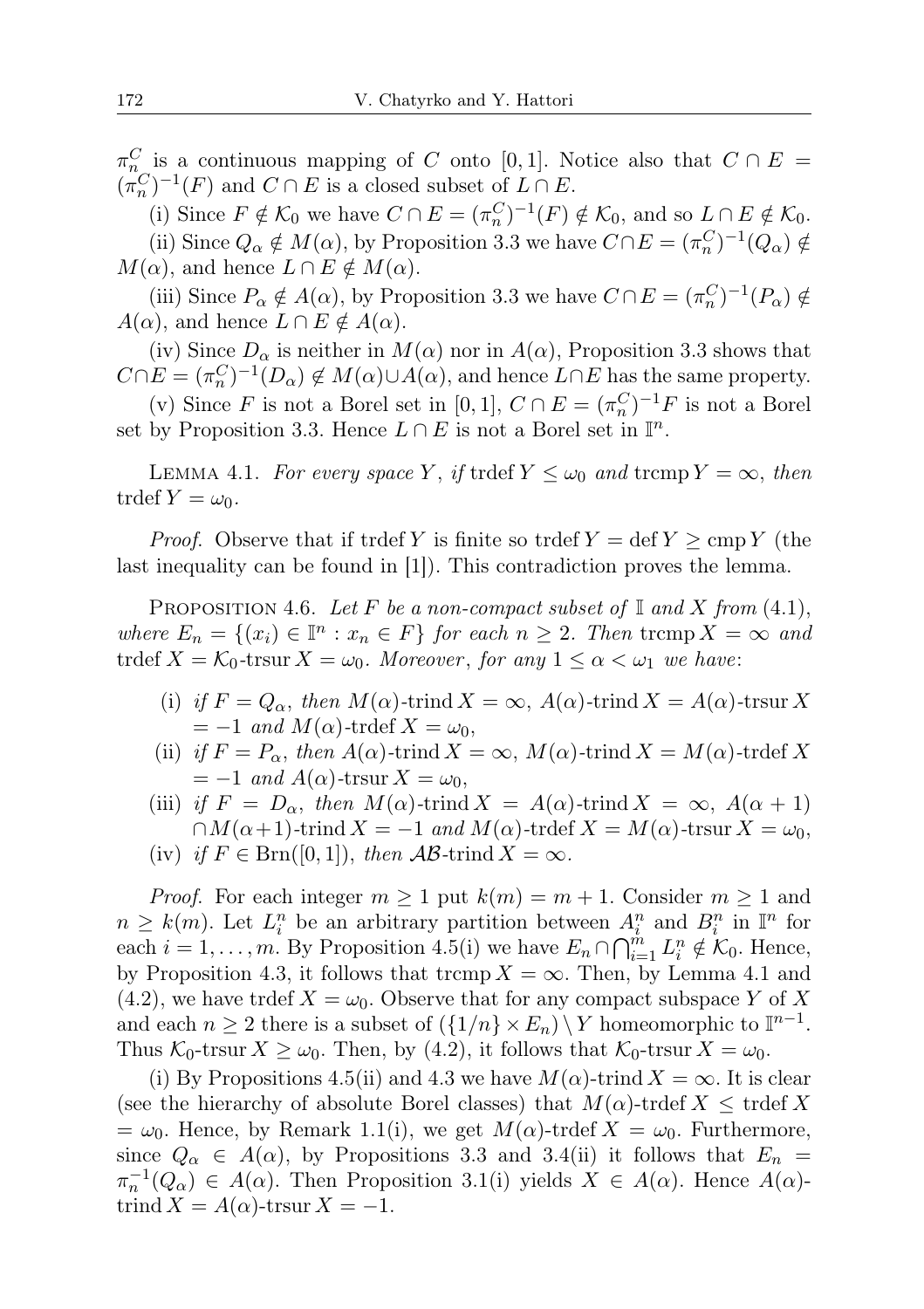(ii) Use Propositions 4.5(iii), 4.3 and Remark 1.1(ii) to get  $A(\alpha)$ -trind X  $=\infty$  and hence  $A(\alpha)$ -trsur  $X = \omega_0$  by a similar argument to the one above. To prove that  $M(\alpha)$ -trind  $X = M(\alpha)$ -trdef  $X = -1$ , it suffices to show that  $X \in M(\alpha)$ . Since  $P_{\alpha} \in M(\alpha)$ , Propositions 3.3 and 3.4(ii) show that  $E_n = \pi_n^{-1}(P_\alpha) \in M(\alpha)$ . Hence  $\mathbb{I}^n \setminus E_n \in A(\alpha)$  and  $\bigcup_{n=2}^{\infty} (\mathbb{I}^n \setminus E_n) \in A(\alpha)$ . Therefore,  $X = Y \setminus \bigcup_{n=2}^{\infty} (\mathbb{I}^n \setminus E_n) \in M(\alpha)$ .

(iii) Use Proposition 4.5(iv) to get  $M(\alpha)$ -trind  $X = A(\alpha)$ -trind  $X = \infty$ and  $M(\alpha)$ -trdef  $X = A(\alpha)$ -trsur  $X = \omega_0$  as above. Since  $D_\alpha \in A(\alpha + 1) \cap$  $M(\alpha+1)$ , an argument similar to (ii) shows that  $X \in A(\alpha+1) \cap M(\alpha+1)$ and hence  $A(\alpha) \cap M(\alpha)$ -trind  $X = -1$ .

(iv) By Proposition 4.5(v),  $E_n \cap \bigcap_{i=1}^m L_i^n \notin AB$ . Hence Proposition 4.3 yields  $\mathcal{AB}$ -trind  $X = \infty$ . The proposition is proved.

*Proof of Theorem 1.1.* Let  $\pi_n : \mathbb{I}^n \to \mathbb{I}$  be the projection onto the *nth* factor. For each ordinal  $\alpha$  with  $1 \leq \alpha < \omega_1$  we define

$$
X_{\alpha} = (\{0\} \times \mathbb{I}^{\infty}) \cup \Big(\bigcup_{n=2}^{\infty} \{1/n\} \times \pi_n^{-1}(P_{\alpha})\Big),
$$
  

$$
Y_{\alpha} = (\{0\} \times \mathbb{I}^{\infty}) \cup \Big(\bigcup_{n=2}^{\infty} \{1/n\} \times \pi_n^{-1}(Q_{\alpha})\Big),
$$
  

$$
Z_{\alpha} = (\{0\} \times \mathbb{I}^{\infty}) \cup \Big(\bigcup_{n=2}^{\infty} \{1/n\} \times \pi_n^{-1}(D_{\alpha})\Big).
$$

It follows from Proposition 4.6 that  $X_{\alpha}$ ,  $Y_{\alpha}$  and  $Z_{\alpha}$  satisfy conditions (i)–(iv). The second part of Theorem 1.1 is a direct consequence of the following facts.

LEMMA 4.2. Let X be a space with either  $A(\alpha)$ -trind  $X = -1$  and  $M(\alpha)$ trind  $X \leq \mu$ , or  $A(\alpha)$ -trind  $X = \mu$  and  $M(\alpha)$ -trind  $X = -1$ , where  $\mu$  is an ordinal or the integer  $-1$ . Then  $A(\alpha) \cap M(\alpha)$ -trind  $X \leq \mu$ .

*Proof.* We consider only the case  $A(\alpha)$ -trind  $X = -1$  and  $M(\alpha)$ -trind X  $\leq$  μ. We apply induction on  $\mu$  ≥ −1. If  $\mu$  = −1 then  $X \in A(\alpha) \cap M(\alpha)$ . Hence  $A(\alpha) \cap M(\alpha)$ -trind  $X = -1$ . Thus the assertion is valid for  $\mu = -1$ . Assume that it holds for  $\mu < \gamma \geq 0$ . Let now  $\mu = \gamma$ . For each  $x \in X$ and each neighborhood U of x there is a neighborhood  $V \subset U$  of x such that  $M(\alpha)$ -trind Bd  $V < \gamma$ . Note that  $A(\alpha)$ -trind Bd  $V = -1$ . Hence by the inductive assumption, we have  $A(\alpha) \cap M(\alpha)$ -trind Bd  $V < \gamma$ . Therefore  $A(\alpha) \cap M(\alpha)$ -trind  $X \leq \gamma$ . The lemma is proved.

PROPOSITION 4.7. Let X be a space such that  $A(\alpha)$ -trind  $X \leq \mu_1$  and  $M(\alpha)$ -trind  $X \leq \mu_2$ , where  $\mu_1$  and  $\mu_2$  are ordinals. Then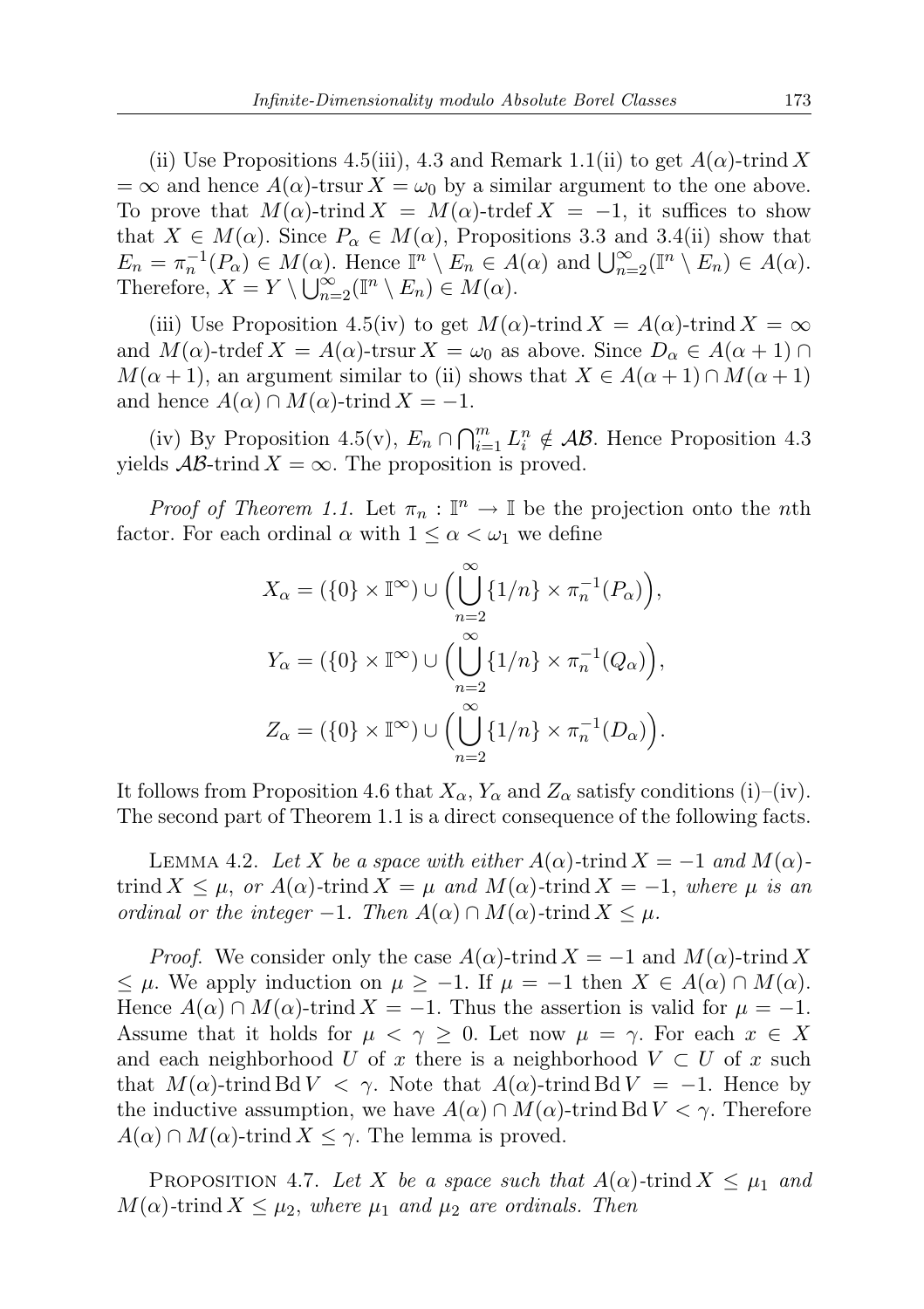$A(\alpha) \cap M(\alpha)$ -trind X ≤  $\sqrt{ }$  $\int$  $\mathcal{L}$  $\mu_1 + n(\mu_2) + 1 = \mu_2 + n(\mu_1) + 1$  if  $\lambda(\mu_1) = \lambda(\mu_2)$ ,  $\mu_1$  if  $\lambda(\mu_1) > \lambda(\mu_2),$  $\mu_2$  if  $\lambda(\mu_2) > \lambda(\mu_1)$ .

*Proof.* We apply induction on  $\nu = \max{\mu_1, \mu_2} \geq 0$ . If  $\nu = 0$  then  $\mu_1 = \mu_2 = 0$ . For each  $x \in X$  and each neighborhood U of x there is a neighborhood  $V \subset U$  of x such that  $A(\alpha)$ -trind Bd  $V = -1$ . Observe that  $M(\alpha)$ -trind Bd  $V \leq 0$ . Lemma 4.2 implies that  $A(\alpha) \cap M(\alpha)$ -trind Bd  $V \leq 0$ . Hence  $A(\alpha) \cap M(\alpha)$ -trind  $X \leq 1$ , and the assertion is valid for  $\nu = 0$ .

Suppose  $\nu > 0$  and the assertion holds for every  $\gamma < \nu$ .

CASE 1:  $\lambda(\mu_1) > \lambda(\mu_2)$ . Then  $\nu = \mu_1$ . For each  $x \in X$  and each neighborhood U of x there is a neighborhood  $V \subset U$  of x such that  $A(\alpha)$ trind Bd  $V < \mu_1 = \nu$ . Since  $M(\alpha)$ -trind Bd  $V \leq \mu_2 < \lambda(\mu_1) \leq \mu_1 = \nu$ , by the inductive assumption we have  $A(\alpha) \cap M(\alpha)$ -trind Bd  $V < \mu_1$ . Hence  $A(\alpha) \cap M(\alpha)$ -trind  $X \leq \mu_1$ .

Similarly the assertion is valid for  $\lambda(\mu_1) > \lambda(\mu_2)$ .

CASE 2:  $\lambda(\mu_1) = \lambda(\mu_2)$  and  $\mu_1 > \mu_2$ . Then  $\nu = \mu_1$ . For each  $x \in X$  and each neighborhood U of x there is a neighborhood  $V \subset U$  of x such that  $A(\alpha)$ -trind Bd  $V < \mu_1$ . The inductive assumption yields

$$
A(\alpha) \cap M(\alpha)\text{-trind}\,\text{Bd}\,V \le \mu_1 - 1 + n(\mu_2) + 1 = \mu_1 + n(\mu_2)
$$
  

$$
< \mu_1 + n(\mu_2) + 1.
$$

Hence  $A(\alpha) \cap M(\alpha)$ -trind  $X \leq \mu_1 + n(\mu_2) + 1$ . Analogously the assertion is valid for  $\mu_2 > \mu_1$ .

CASE 3:  $\mu_1 = \mu_2 = \mu$ . If  $\mu$  is not a limit ordinal, then for each  $x \in X$ and each neighborhood U of x there is a neighborhood  $V \subset U$  of x such that  $M(\alpha)$ -trind Bd  $V \leq \mu - 1$ . By Case 2, we have

$$
A(\alpha) \cap M(\alpha) \text{-trindBd } V \le \mu + n(\mu - 1) + 1 = \mu + n(\mu).
$$

So  $A(\alpha) \cap M(\alpha)$ -trind  $X \leq \mu_1 + n(\mu) + 1$ . If  $\mu$  is a limit ordinal, then for each  $x \in X$  and each neighborhood U of x there is a neighborhood  $V \subset U$ of x such that  $M(\alpha)$ -trind Bd  $V < \mu$ . By Case 1, we have  $A(\alpha) \cap M(\alpha)$ trind Bd  $V \leq \mu$ . Hence  $A(\alpha) \cap M(\alpha)$ -trind  $X \leq \mu + 1$ . This completes the proof.

We do not know of any example of a space X such that  $C_0$ -ind  $X = S_0$ ind  $X = 0$  and  $C_0 \cap S_0$ -ind  $X = 1$ .

*Proof of Theorem 1.2.* Let F be a Bernstein set in I. Set  $X = (\{0\} \times \mathbb{I}^{\infty})$  $\cup (\bigcup_{n=2}^{\infty} \{1/n\} \times \pi_n^{-1}(F)).$  Then Proposition 4.6 and the hierarchy of absolute Borel classes show that  $X$  is as desired.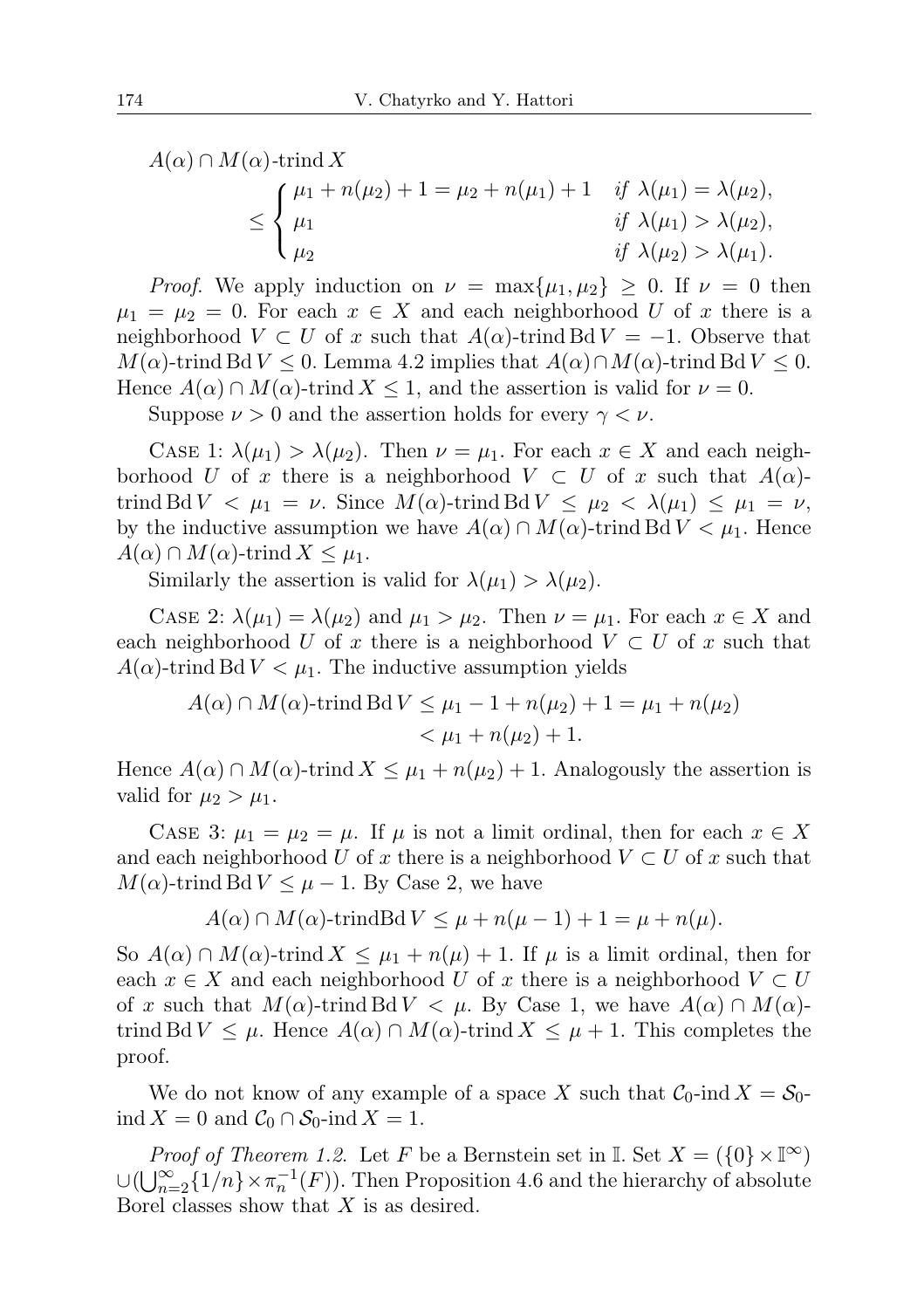REMARK 4.2. By Proposition 4.6 the space X from (4.1), where  $E_n =$  $\{(x_i) \in \mathbb{I}^n : 0 < x_n \leq 1\}$  for each  $n \geq 2$ , has tromp  $X = \infty$  and trdef X  $=\mathcal{K}_0$ -trsur  $X = \omega_0$ . Evidently,  $A(1) \cap M(1)$ -trind  $X = -1$ .

Recall ([3, Theorem 7.1.6]) that for any space X, trind  $X < \omega_1$  or trind  $X = \infty$ . In [6] R. Pol showed that for each ordinal  $\beta < \omega_1$  there exists a separable completely metrizable  $\sigma$ -compact space  $R_\beta$  with trcmp  $R_\beta = \beta$ . Notice that  $C_0$ -trind  $R_\beta = S_0$ -trind  $R_\beta = -1$ . So it is natural to pose

PROBLEM 4.1. Do there exist for each ordinal  $1 \leq \alpha < \omega_1$  and each ordinal  $0 \leq \beta < \omega_1$  spaces  $X_{\alpha,\beta}$ ,  $Y_{\alpha,\beta}$  such that  $M(\alpha)$ -trind  $X_{\alpha,\beta} = A(\alpha)$ trind  $Y_{\alpha,\beta} = \beta$  and  $A(\alpha)$ -trind  $X_{\alpha,\beta} = M(\alpha)$ -trind  $Y_{\alpha,\beta} = -1$ ?

Remark 4.3. Let Q denote the space of rationals. In [6] R. Pol observed that using Aarts' argument in the proof of the equality  $\text{cmp}(\mathbb{I}^n \times \mathbb{Q}) = n \cdot (1)$ one can show that  $\operatorname{tremp}(X \times \mathbb{Q}) = \alpha$  for any  $X \in \mathcal{K}_0$  with trind  $X = \alpha$ . We can add that even  $M(1)$ -trind $(X \times \mathbb{Q}) = M(1)$ -trdef $(X \times \mathbb{Q}) = \alpha$ . (Evidently  $A(1)$ -trind $(X \times \mathbb{Q}) = -1$ .) Recall ([3]) that for any  $\alpha < \omega_1$  there is a space  $X_{\alpha} \in \mathcal{K}_0$  such that trind  $X_{\alpha} = \alpha$ .

Acknowledgements. The results of this paper were obtained during a visit of the first author to Shimane University (Japan) supported by the Japan Society for Promotion of Science and the Royal Swedish Academy of Sciences. He thanks the Department of Mathematics of Shimane University for hosting him.

The authors would like to thank the referee for his/her suggestions.

## References

- [1] J. M. Aarts and T. Nishiura, Dimension and Extensions, North-Holland, Amsterdam, 1993.
- [2] M. G. Charalambous, On transfinite inductive dimension and deficiency modulo a class  $P$ , Topology Appl. 81 (1997) 123–135.
- [3] R. Engelking, Theory of Dimensions, Finite and Infinite, Heldermann, Lemgo, 1995.
- [4] A. Lelek, Dimension and mappings of spaces with finite deficiency, Colloq. Math. 12 (1964), 221–227.
- [5] E. Pol, The Baire-category method in some compact extension problems, Pacific J. Math. 122 (1986), 197–210.
- [6] —, On transfinite inductive compactness degree, Colloq. Math. 53 (1987), 57–61.
- [7] L. R. Rubin, R. M. Schori and J. J. Walsh, New dimension-theory techniques for constructing infinite-dimensional examples, General Topology Appl. 10 (1979), 93– 102.